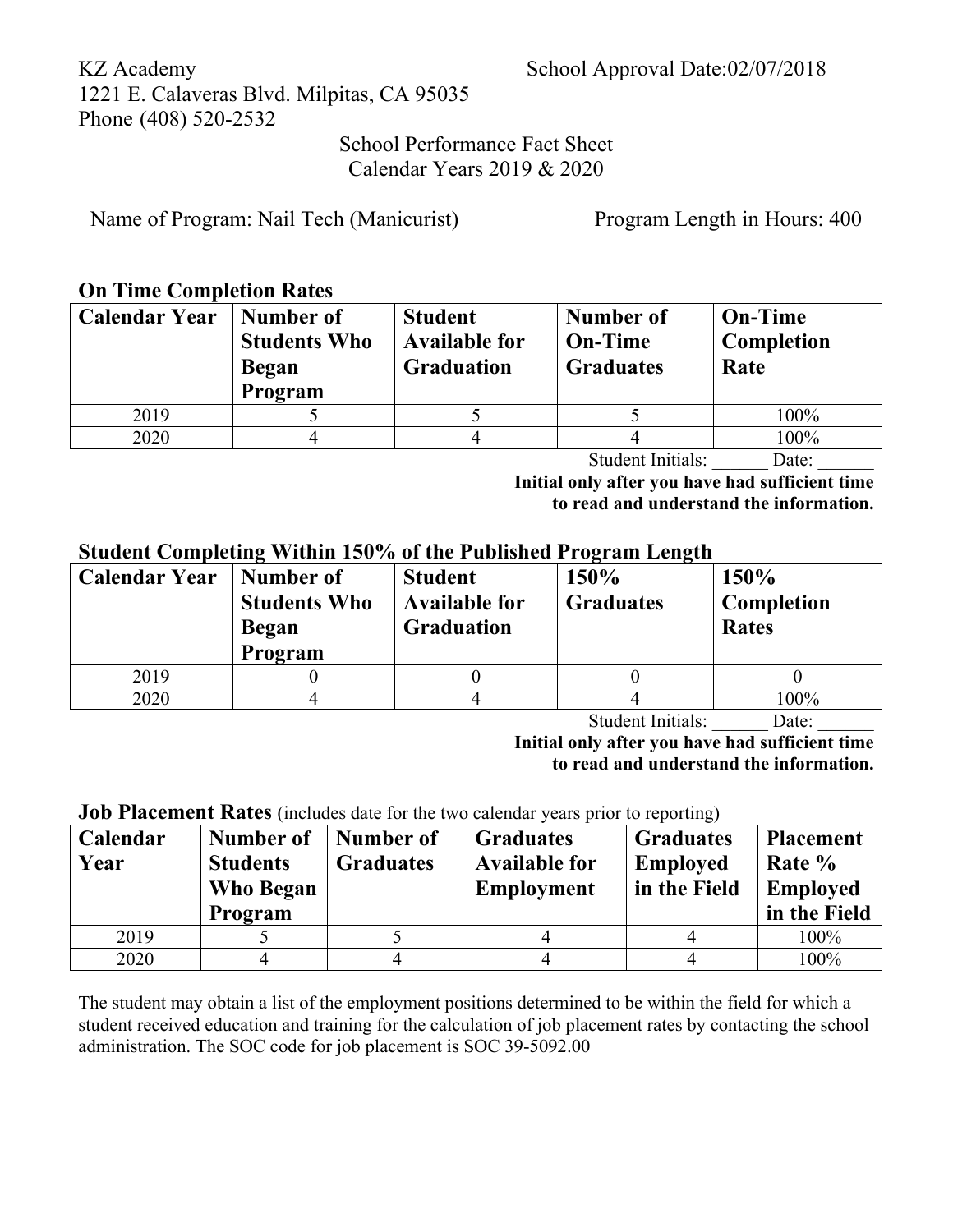**Gainfully Employed Categories** (includes data for the two calendar years prior to reporting)

| T are filme vs. Fun Thile Employment                                                                   |  |                                                                                   |                                                                  |  |  |  |  |
|--------------------------------------------------------------------------------------------------------|--|-----------------------------------------------------------------------------------|------------------------------------------------------------------|--|--|--|--|
| <b>Calendar Year</b><br><b>Graduates</b><br><b>Employed in the</b><br>field 20 to 29 hours<br>per week |  | <b>Graduates</b><br><b>Employed in the</b><br>field at least 30<br>hours per week | <b>Total Graduates</b><br><b>Employed in the</b><br><b>Field</b> |  |  |  |  |
| 2019                                                                                                   |  |                                                                                   |                                                                  |  |  |  |  |
| 2020                                                                                                   |  |                                                                                   |                                                                  |  |  |  |  |

## **Part Time vs. Full Time Employment**

## **Single Position vs. Concurrent Aggregated Positions**

| <b>Calendar Year</b> | <b>Graduates</b><br><b>Employed in the</b><br>field in a single<br>position | <b>Graduates</b><br><b>Employed in the</b><br><b>Field in Concurrent</b><br><b>Aggregated Positions</b> | <b>Total Graduates</b><br><b>Employed in the</b><br><b>Field</b> |
|----------------------|-----------------------------------------------------------------------------|---------------------------------------------------------------------------------------------------------|------------------------------------------------------------------|
| 2019                 |                                                                             |                                                                                                         |                                                                  |
| 2020                 |                                                                             |                                                                                                         |                                                                  |

### **Self-Employed / Freelance Positions**

| Calendar<br>Year | Graduates Employed who are self employed or<br>working freelance | <b>Total Graduates</b><br><b>Employed in the Field</b> |
|------------------|------------------------------------------------------------------|--------------------------------------------------------|
| 2019             |                                                                  |                                                        |
| 2020             |                                                                  |                                                        |

## **Institutional Employment**

| Calendar<br>Year | Graduates Employed in the field who are<br>employed by the institution, an employer<br>owned by the institution, or an employer who<br>shares ownership with the institution. | <b>Total Graduates</b><br><b>Employed in the Field</b> |
|------------------|-------------------------------------------------------------------------------------------------------------------------------------------------------------------------------|--------------------------------------------------------|
| 2019             |                                                                                                                                                                               |                                                        |
| 2020             |                                                                                                                                                                               |                                                        |

Student Initials: \_\_\_\_\_\_ Date:

**Initial only after you have had sufficient time to read and understand the information.**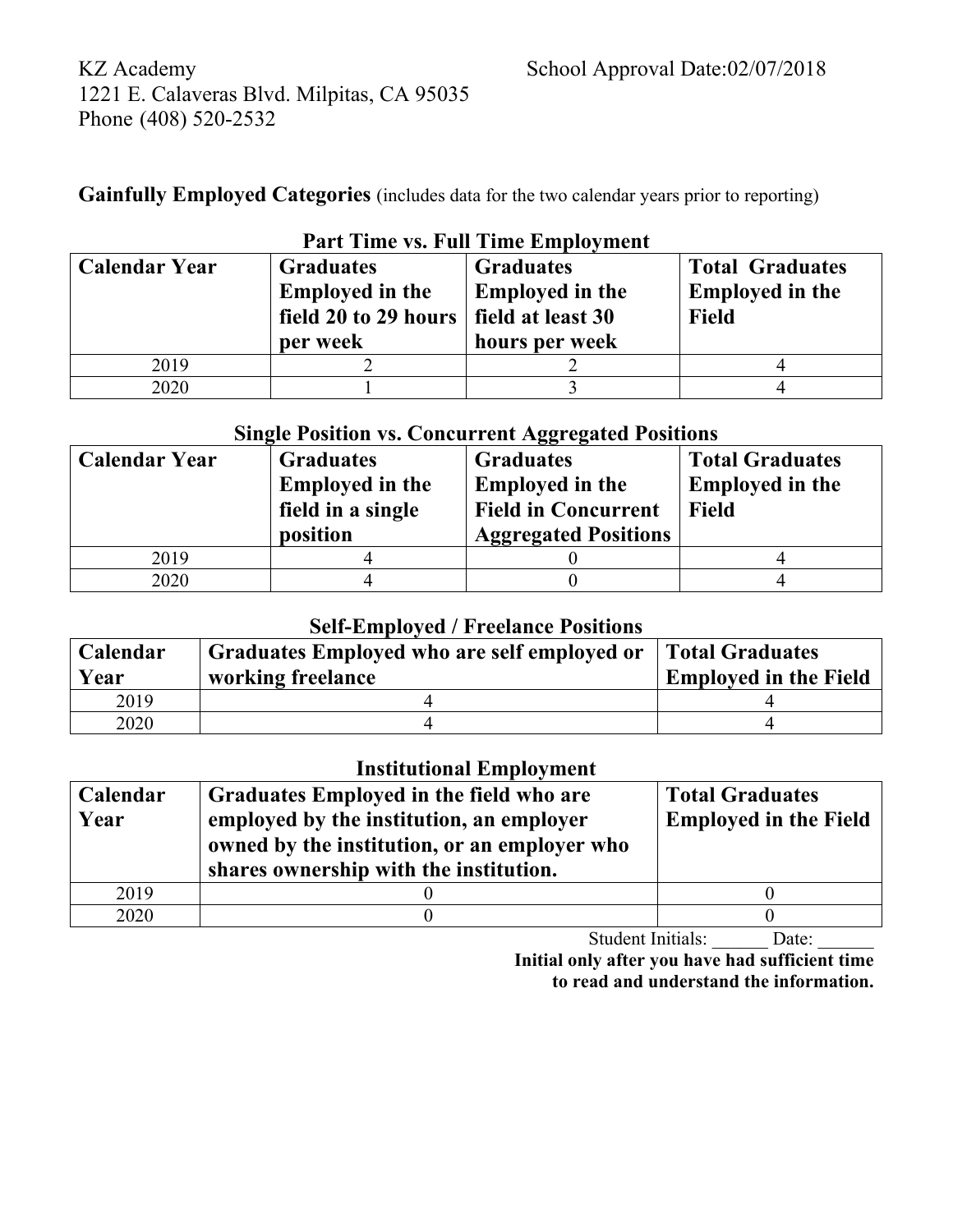| <b>LICENSE EXAMINATION PASSAGE RATES</b> (continually administered examinations) |                     |                  |                  |                   |                     |  |  |
|----------------------------------------------------------------------------------|---------------------|------------------|------------------|-------------------|---------------------|--|--|
| Calendar                                                                         | Number of           | Number of        | <b>Number</b>    | <b>Number</b>     | <b>Passage Rate</b> |  |  |
| Year                                                                             | <b>Graduates in</b> | <b>Graduates</b> | <b>Who</b>       | <b>Who Failed</b> |                     |  |  |
|                                                                                  | Calendar            | <b>Taking</b>    | <b>Passed</b>    | <b>First</b>      |                     |  |  |
|                                                                                  | Year                | Exam             | First            | <b>Available</b>  |                     |  |  |
|                                                                                  |                     |                  | <b>Available</b> | Exam              |                     |  |  |
|                                                                                  |                     |                  | Exam             |                   |                     |  |  |
| 2019                                                                             |                     |                  |                  |                   | 75%                 |  |  |
| 2020                                                                             |                     |                  |                  |                   | 50%                 |  |  |

 $\mathbf{D}_{\text{area}}$  (continually administered exaministered exaministered exaministered exaministered exaministered exaministered exaministered exaministered exaministered exaministered exaministered exaministered examinations)

License examination passage data is not available from the state agency administering the examination. We were unable to collect data from graduates

Student Initials: Date:

#### **Initial only after you have had sufficient time to read and understand the information.**

**Salary and Wage Information** (includes date for the two calendar years prior to reporting) **Annual Salary and Wages Reported for Graduates Employed in the Field**

| Calendar | Graduates          | Graduates   \$15,000   \$20,001   \$25,001   \$30,001 |    |    |                                            |    | No Salary   |
|----------|--------------------|-------------------------------------------------------|----|----|--------------------------------------------|----|-------------|
| Year     | Available          | Employed                                              | to | tο | to                                         | to | Information |
|          | for                | in the                                                |    |    | $$20,000$   \$25,000   \$30,000   \$35,000 |    | Reported    |
|          | Employment   Field |                                                       |    |    |                                            |    |             |
| 2019     |                    |                                                       |    |    |                                            |    |             |
| 2020     |                    |                                                       |    |    |                                            |    |             |

A list of sources used to substantiate salary disclosures is available from the school. To obtain this list, please ask an institutional representative for a copy of this list.

> Student Initials: Date: **Initial only after you have had sufficient time to read and understand the information.**

### **Cost of Educational Program:**

Total Charges for the program for students completing on-time in 2020:  $\frac{$3,922.00}{}$ Total charges may be higher for students that do not complete on-time.

> Student Initials: Date: **Initial only after you have had sufficient time to read and understand the information.**

 $\Box$  "This program is new. Therefore, the number of students who graduate, the number of students who are placed, or the starting salary you can earn after finishing the educational program are unknown at this time. Information regarding general salary and placement statistics may be available from government sources or from the institution, but is not equivalent to actual performance data."

The date the program began: 02/07/2018

Two full years of information for this program is estimated to be available by 12/01/2021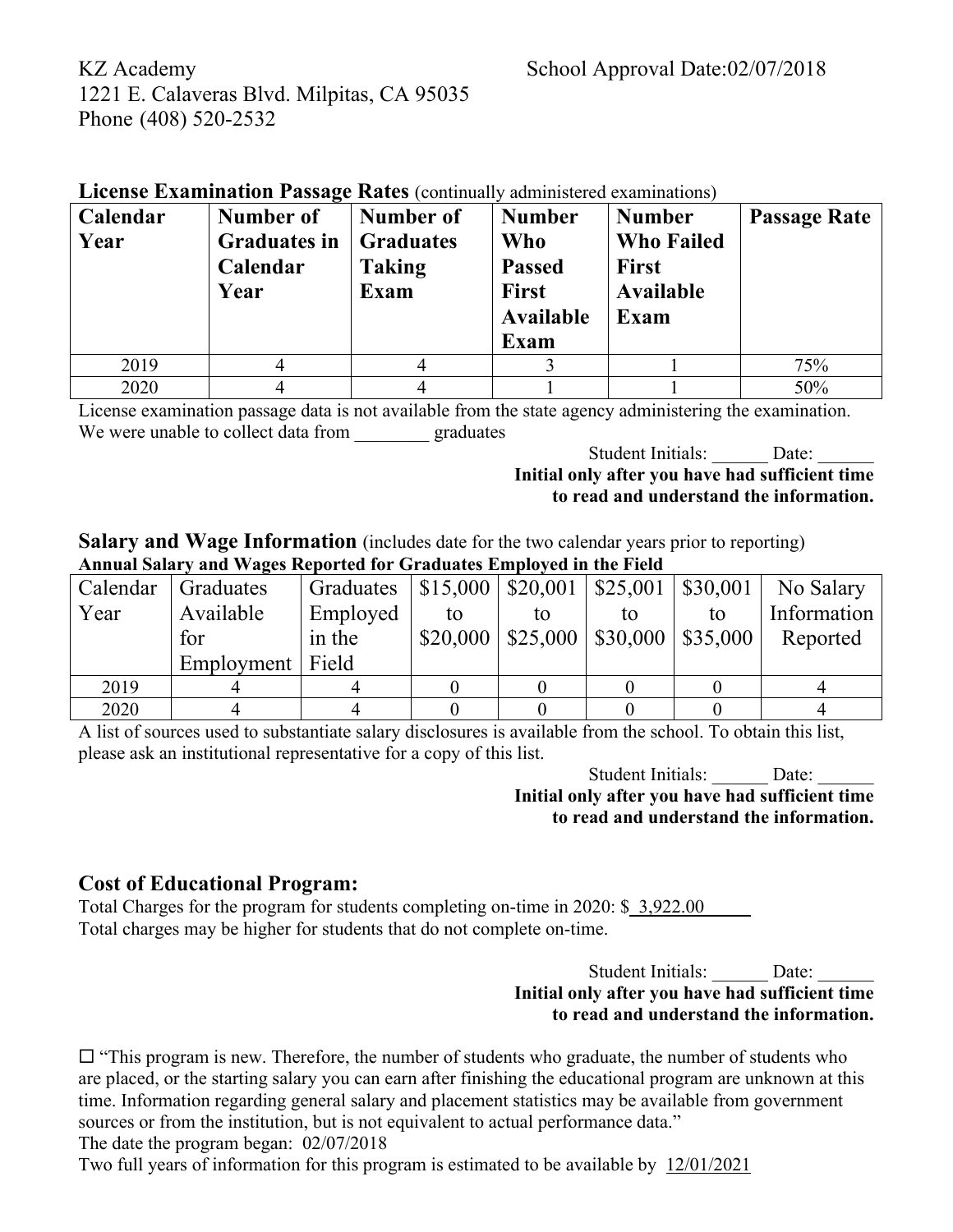Students at KZ Academy are not eligible for federal student loans. The U.S. Department of Education has determined that this institution does not meet the criteria that would allow its students to participate in federal student aid programs.

#### Student Initials: Date: **Initial only after you have had sufficient time to read and understand the information.**

This fact sheet is filed with the Bureau for Private Postsecondary Education. Regardless of any information you may have relating to completion rates, placement rates, starting salaries, or license exam passage rates, this fact sheet contains the information as calculated pursuant to state law.

Any questions a student may have regarding this fact sheet that have not been satisfactorily answered by the institution may be directed to the Bureau for Private Postsecondary Education at: P.O. Box 980818, West Sacramento, CA 95798-0818, www.bppe.ca.gov, P: 888.370.7589or 916.431.6959, F: 916.263.1897

I have read and understand this School Performance Fact Sheet. The School Performance Fact Sheet was reviewed and discussed with a school official prior to signing an enrollment agreement.

Student Name - Print

\_\_\_\_\_\_\_\_\_\_\_\_\_\_\_\_\_\_\_\_\_\_\_\_\_

 $\Box$ Date:  $\Box$ 

Student Signature

School Official \_\_\_\_\_\_\_\_\_\_\_\_\_\_\_\_\_\_\_\_\_\_\_\_Date\_\_\_\_\_\_\_\_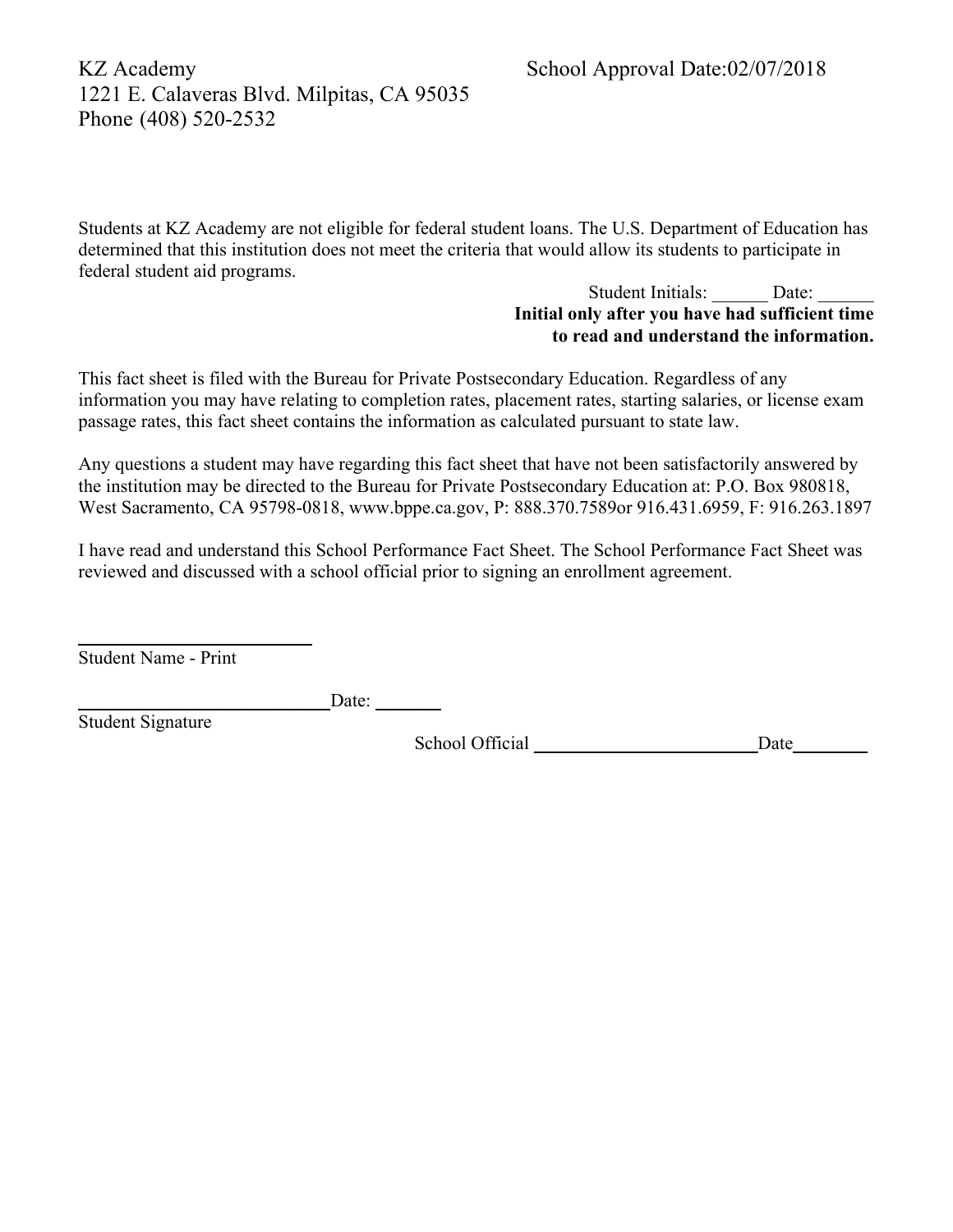"Number of Students Who Began the Program" means the number of students who began a program who were scheduled to complete the program within 100% of the published program length within the reporting calendar year and includes all students who remained enrolled after their cancellation period.

"Students Available for Graduation" "Students available for graduation" means the cohort population minus the number of students unavailable for graduation.

"Number of Graduates" means the number of students who completed the program within 100% of the published program length within the reporting calendar year.

"On-time Completion Rate" is the number of on-time graduates divided by the number of students available for graduation.

"150% Graduates" is the number of students who completed the program within 150% of the program length (includes on-time graduates).

"150% Completion Rate" is the number of students who completed the program in the reported calendar year within 150% of the published program length, including on-time graduates, divided by the number of students available for graduation.

"Graduates Available for Employment" means the number of graduates minus the number of graduates unavailable for employment.

"Graduates unavailable for employment" means the graduates who, after graduation, die, become incarcerated, are called to active military duty, are international students that leave the United States or do not have a visa allowing employment in the United States, or are continuing their education at an accredited or bureau-approved postsecondary institution.

"Graduates Employed in the Field" means those graduates who meet the definition of section 94928(e) of the code, who have reported their employment to the institution.

"Placement Rate Employed in the Field" is calculated by dividing the number of graduates gainfully employed in the field by the number of graduates available for employment.

"Number of Graduates Taking Exam" is the number of graduates who took the first available exam in the reported calendar year.

"First Available Exam Date" is the date for the first available exam after a student completed a program.

"Passage Rate" is calculated by dividing the number of graduates who passed the exam by the number of graduates who took the reported licensing exam.

"Number Who Passed First Available Exam" is the number of graduates who took and passed the first available licensing exam after completing the program.

"Salary" is as reported by graduate or graduate's employer.

"No Salary Information Reported" is the number of graduates for whom, after making reasonable attempts, the school was not able to obtain salary information.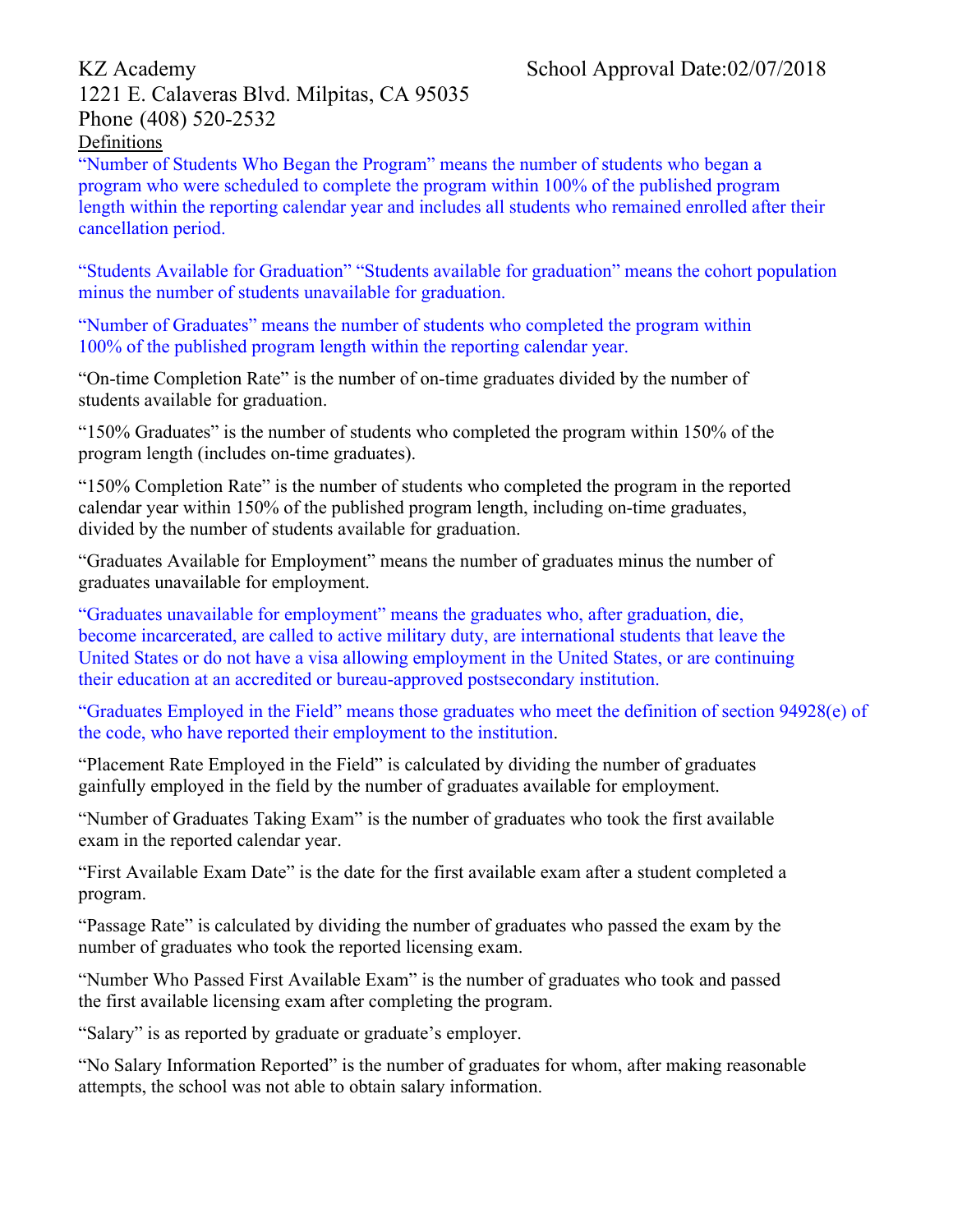# **STUDENT'S RIGHT TO CANCEL**

The student has the right to cancel the enrollment agreement and obtain a refund of charges paid through attendance at the first class session, or the seventh day after enrollment, whichever is later. The institution shall refund 100 percent of the amount paid for institutional charges, less a reasonable deposit or application fee not to exceed two hundred fifty dollars (\$250).

A notice of cancellation shall be in writing, and a withdrawal may be effectuated by the student's written notice to the school administrative office, 1221 E. Calaveras Blvd. Milpitas, CA 95035 or by the student's conduct, including, but not necessarily limited to, a student's lack of attendance. The institution shall issue a refund for unearned institutional charges if the student cancels an enrollment agreement or withdraws during a period of attendance. The refund policy for students who have completed 60 percent or less of the period of attendance shall be a pro rata refund. The institution shall pay or credit refunds within 45 days of a student's cancellation or withdrawal. If the student has received federal student financial aid funds, the student is entitled to a refund of moneys not paid from federal student financial aid program funds.

If the student obtains a loan to pay for an educational program, the student will have the responsibility to repay the full amount of the loan plus interest, less the amount of any refund.

If the student is eligible for a loan guaranteed by the federal or state government and the student defaults on the loan, both of the following may occur: The federal or state government or a loan guarantee agency may take action against the student, including applying any income tax refund to which the person is entitled to reduce the balance owed on the loan.

The student may not be eligible for any other federal student financial aid at another institution or other government assistance until the loan is repaid.

If you cancel the agreement, the school will refund any money that you paid, less any deduction for registration fee and equipment received. If you withdraw from school after the cancellation period, the refund policy described above will apply. If the amount that you have paid is more than the amount that you owe for the time you attended, then a refund will be made within 45 days of the official withdrawal date. See Refunds section below. If the amount that you owe is more than the amount that you have already paid, then you will have to arrange with the institution to pay that balance. Official withdrawal date is on the student's notification or school's determination.